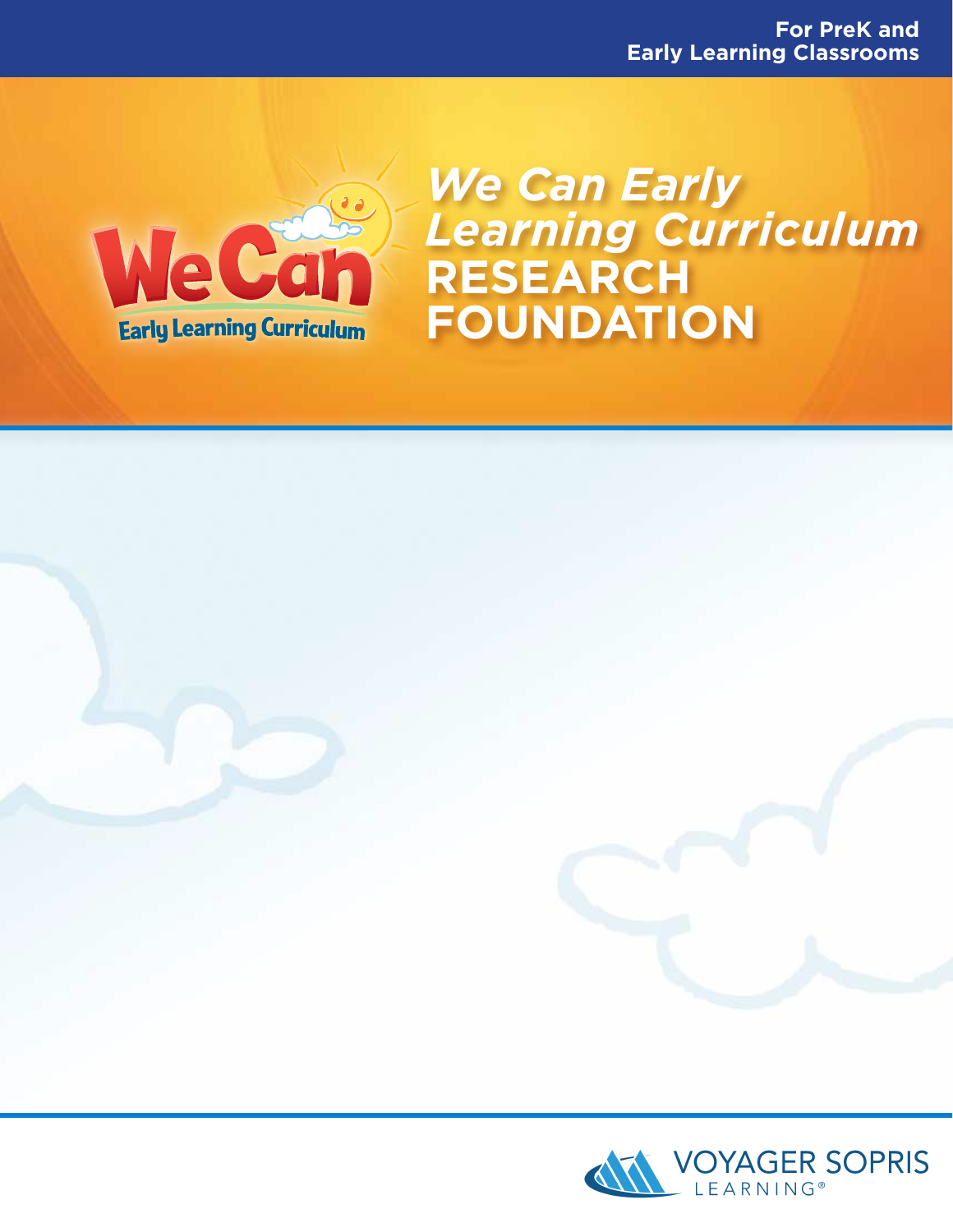

# Table of Contents

| Introduction                                                                                                             | 3  |
|--------------------------------------------------------------------------------------------------------------------------|----|
| Comprehensive Curriculum                                                                                                 |    |
| Social and Emotional Learning                                                                                            |    |
| Language and Literacy Development: Oral Language, Vocabulary,<br>Phonological Awareness, Phonics, and Alphabet Knowledge | 8  |
| Print Awareness and Emergent Writing                                                                                     | 9  |
| Mathematics, Science, and Social Studies                                                                                 | 10 |
| Summary                                                                                                                  | 13 |
| References                                                                                                               | 14 |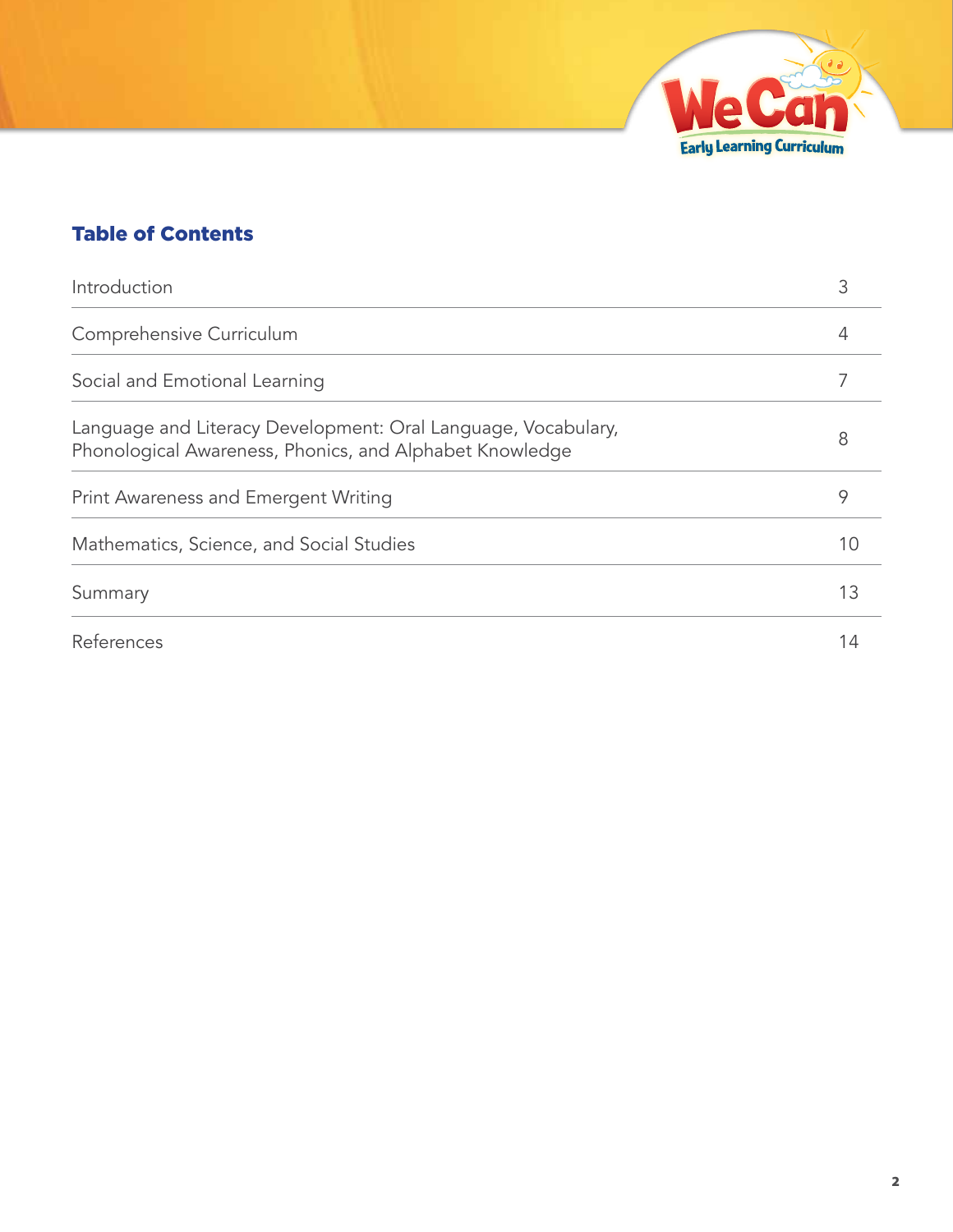

## Introduction

Upon entering kindergarten, children must be prepared for formal schooling and ready to learn. As children move into the era of more rigorous standards, such as the Common Core State Standards (National Governors Association Center for Best Practices and Council of Chief State School Officers, 2010) or individual state standards, exposure to foundational skills as early as possible becomes particularly important. A strong foundation serves as stepping stones to academic success and ensures students are college and career ready by the time they finish high school. However, building the strong foundation for learning to read and reading to learn begins prior to formal schooling (Preschool Curriculum Evaluation Research Consortium, 2008; Schickedanz & Collins, 2013). Providing children with experiences that "foster oral language and content knowledge, literacy skills, and thinking, early childhood professionals help secure children's later academic success" (Schickedanz & Collins, 2013, p. 2). Conveyed more strongly, "conventional reading and writing skills that are developed in the years from birth to age 5 have a clear and consistently strong relationship with later conventional literacy skills" (Eunice Kennedy Shriver National Institute of Child Health and Human Development, 2010, p. vii).

In past years the importance of preschool has been overlooked for many reasons, but chiefly due to perceptions that preschool was not part of American public education because it did not receive governmental funding (Takanishi & Kauerz, 2008). Preschools exist in many forms with many delivery systems and utilize teachers with varying teacher credentials. Recently, preschool programs are receiving national attention regarding the importance of developing foundational skills in early literacy, language, numeracy, and science to enable readiness for academic learning. Additionally, Daily, Burkhauser, and Halle (2010) point out there is a school readiness divide between low-income children and their more affluent peers when children enter kindergarten. Improving longterm academic outcomes for all children, according to Daily, et al., requires increased attention to ensuring all children are ready for school through the use of successful, evidence-based programs in early childhood.

In light of the current and pending changes in the landscape of preschool programs, *We Can™ Early Learning Curriculum* was revised, keeping the fundamental structure and pedagogy, to align with all state, national, and agency standards, including the Common Core State Standards (CCSS) for kindergarten. The name of the program was changed to reflect the emphasis on early learning. The research- and evidence-based effective practices originally included in the curriculum were maintained, but updated research and additional information for improving instructional effectiveness were included in the revision. Other sources of guidance in the revision of *We Can Early Learning Curriculum* included the Head Start Child Development and Early Learning Framework (U.S. Department of Health and Human Services [USDHHS], 2010) and the National Association for the Education of Young Children's (NAEYC) 2009 position statement on best practice in early childhood education.

It is understood that the quality and positive child outcomes of a preschool program is a complex system influenced by many factors, including but not limited to "adequate materials, curricular support, skilled teaching assistants, and a physical setting that is appropriate to meeting the needs of young children" (Early, et al., 2007, p. 577). The purpose of this research foundation report is to describe components of this complex system and present research that identifies age-appropriate classroom practices that develop foundational skills in early childhood domains, such as language, literacy, writing, numeracy, and science. Additionally, this report will show how the educational practices from *We Can Early Learning Curriculum* provide the needed infrastructure and instructional support for these foundational skills. These practices are needed to develop and maintain a highquality preschool program that will result in children who are prepared for learning when they enter kindergarten.

# Comprehensive Curriculum

It is clear that preschool children are capable of more academically than was once thought (Wright & Neuman, 2009). While the academic disciplines of language, literacy, mathematics, and science are important in a quality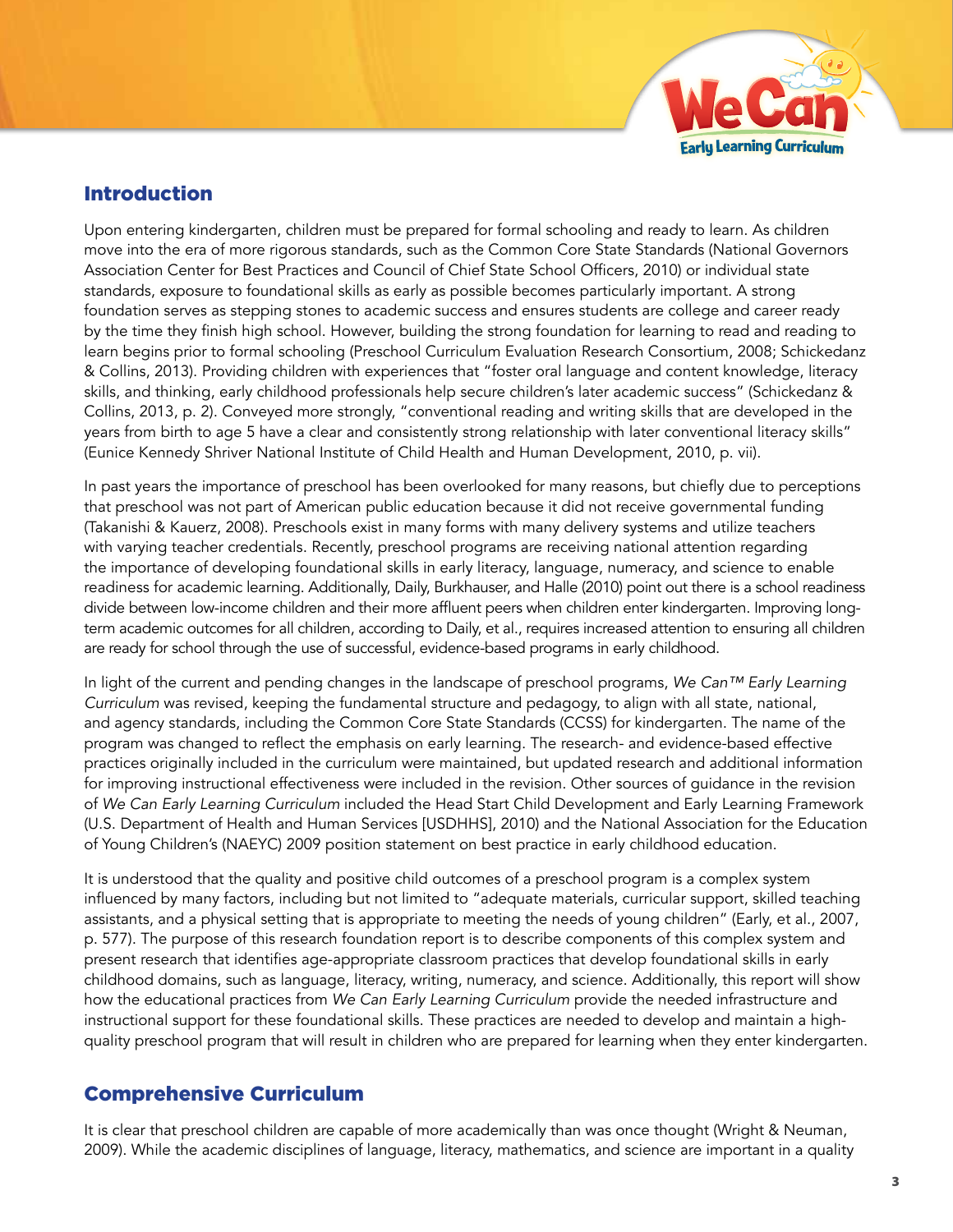

preschool curriculum, the areas of music, arts, movement, history, social sciences, and social-emotional learning, to name a few, all have a place in a well-rounded curriculum (Wright & Neuman, 2009). Research has shown that children's cognitive skills near the time of entry to kindergarten are a potent predictor of achievement in first grade and beyond (e.g., Downer & Pianta, 2006). Social competence, or social-emotional development, also has been found to be a significant predictor of achievement in first grade and beyond. When examining cognitive ability in combination with social competence at the beginning of kindergarten, risk factors that may have been negative influences on an otherwise competent child, such as poverty and lack of opportunity to learn, did not greatly influence their abilities. In other words, children entering kindergarten with strong cognitive and socialemotional abilities will be academically ready for the rigor of kindergarten, first grade, and beyond, regardless of early life experiences.

Frede and Ackerman (2007) suggest preschool curricula vary in their content, rigor, and instructional effectiveness, and there is a lack of consensus about quality-control measures for preschool curricula. However, newly revised state and agency standards have been developed to increase the instructional rigor and effectiveness of preschool curricula to ensure children are ready for academic learning upon entry in kindergarten. NAEYC and the National Association of Early Childhood Specialists in State Departments of Education (NAECS/SDE) provide information about what constitutes an appropriate curriculum for children in preschool. NAEYC and NAECS/SDE (2003) issued a joint statement about early childhood curriculum with a recommendation to "implement curriculum that is thoughtfully planned, challenging, engaging, developmentally appropriate, culturally and linguistically responsive, comprehensive, and likely to promote positive outcomes for all young children" (p. 2). *The Synthesis of IES [Institute of Education Sciences] Research on Early Intervention and Early Childhood Education* (Diamond, Justice, Siegler, & Snyder, 2013) suggests four contributions with regard to classroom environments that produce positive children's outcomes. These include a critical association between the quality of teacher-child interactions, the nature of teachers' feedback to children, and positive children's outcomes; collaborations between teachers and parents and positive teacher-parent relationships associated with children's academic and social competence; improving the quality of emotional and instructional support being related to positive social and academic gains; and higher levels of attendance being associated with higher rates of learning.

*We Can Early Learning Curriculum* provides teacher support for age-appropriate, explicit modeling and guidance by integrating learning across developmental domains and academic subject areas on a daily basis. Thoughtful planning based on current research and best practices went into the design of the *We Can Early Learning Curriculum*. Organized into biweekly or monthly thematic units, each Teacher's Edition contains lesson plans for two months of instruction and guided practice using whole-class and small-group activities. In each unit, every day is filled with whole-class, small-group, and extension activities so that all children can actively apply what they are learning. The day is carefully planned so teachers can help children engage in collaborative conversations about theme-related topics, read fiction and nonfiction books with the children, and encourage them to interact and respond to each text.

*We Can Early Learning Curriculum* is developmentally appropriate for preschool instruction and guided practice. Daily lesson plans include suggestions for differentiating instruction to ensure the diverse and unique needs of children are addressed. Suggestions for differentiating teaching are provided so that teachers can support and enhance comprehension for children with special needs or language differences. Whole-class interactive activities are where teachers introduce new ideas, vocabulary, and concepts related to the thematic unit under discussion. Teachers also read books to and with children and act out story parts and character roles. Children are encouraged to participate in whole-class activities such as singing, creative movement, and role-play. *We Can Early Learning Curriculum* also includes explicit small-group instructional activities that are related to the information presented in whole-class lessons, ensuring there is continuity between whole-class and small-group work.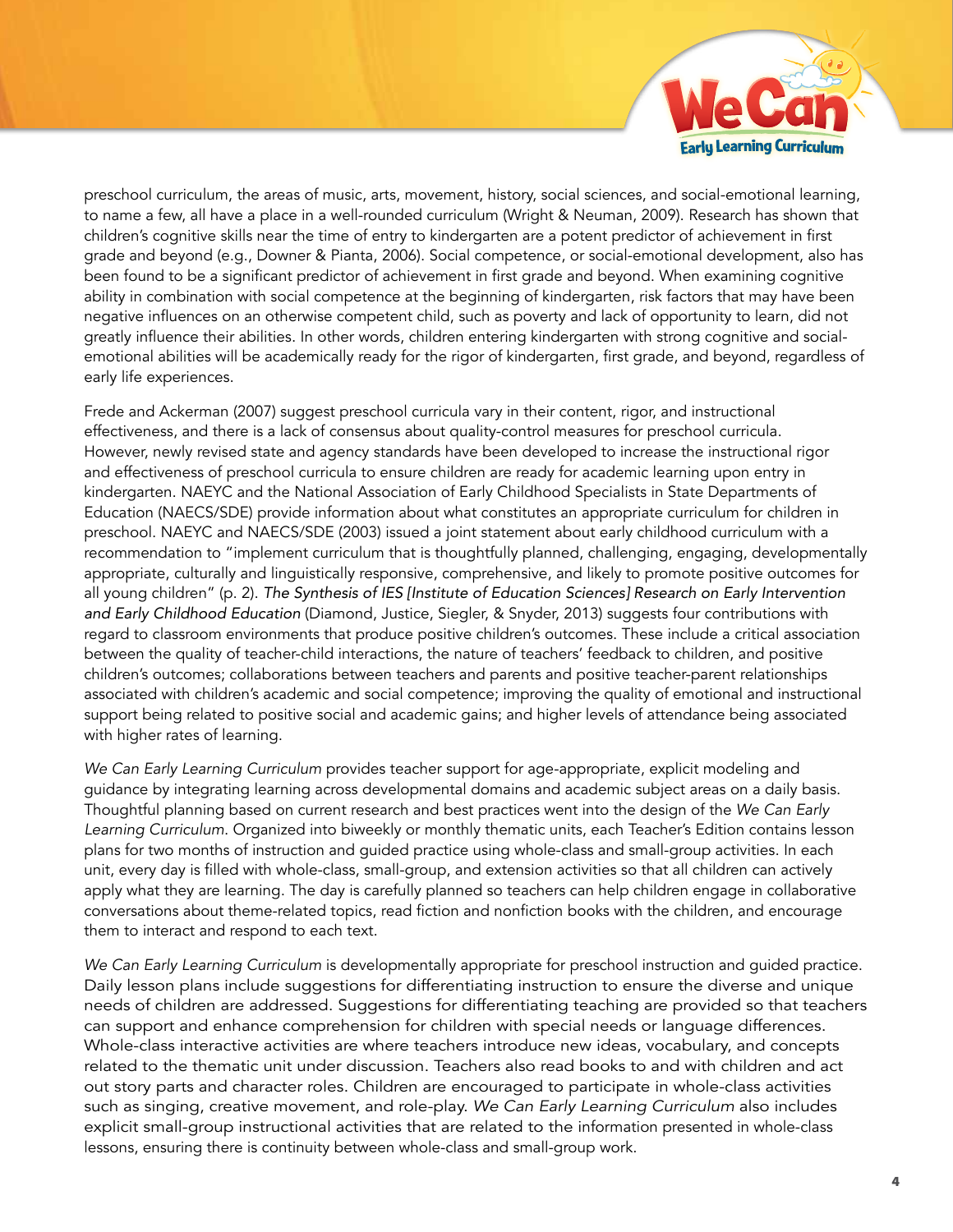

The unique design of the daily lessons creates opportunities for all children to work with a teacher in a small group and receive explicit instruction and immediate feedback to clarify concepts, language, and potential misunderstandings and adjust so that children feel confident and competent when learning new information. The Work Table provides another opportunity for young children to engage in conversations with an adult to review previously taught concepts or skills. Activities at the Work Table develop oral language and encourage the use of vocabulary words in conversations to enhance comprehension. Children enjoy applying what they have learned and receiving careful guidance as they explore new learning experiences.

*We Can Early Learning Curriculum* is culturally and linguistically responsive to all children who participate. Specifically, *We Can Early Learning Curriculum* is a multilingual program that anticipates diversity and differences in language development, offering multiple options for children to engage, communicate, and respond to experiences. Many of the online and print materials in *We Can Early Learning Curriculum* include multiple language experiences using English, Spanish, and American Sign Language (ASL).

Introducing new words and ways to communicate using multiple languages has many advantages for all children. ASL is a gestural language, and it is the first language or communication method that many children use to express needs, emotions, and ideas. ASL extends children's natural tendency to gesture, talk, and act out their words to express their ideas. Signing keeps children engaged and on task. All children can use ASL to communicate their needs and thoughts and participate regardless of language differences. In fact, use of ASL is also a positive addition to classroom management, directing children to stay on task, demonstrating expectations, or cueing behaviors such as listen, do, or wait.

Extensive support for English language learners (ELLs), those who are proficient in a language other than English, and dual language learners, those who have not acquired proficiency in any language, is included in *We Can Early Learning Curriculum*. Besides the many instructional tools for differentiating instruction and practice, teachers are encouraged to use different techniques for children at different stages of language acquisition. For children in the preproduction stage, where children are often silent because of a lack of understanding, teachers are encouraged to ask questions and use hands-on activities that can be responded to nonverbally. In the second stage, early speech, when children are just starting to speak, teachers ask yes/no questions and questions in which a choice of response is provided. During stage three of language acquisition, speech emergence, more elaborate speech gradually occurs. Children will start with phrases, and then progress to sentences that may still contain omissions. Teachers are encouraged to ask questions that require children to produce language, such as short explanations. In the final stage, intermediate fluency, children appear to be almost fluent speakers.

*We Can Early Learning Curriculum* is comprehensive, meaning daily lessons include activities for teaching and practice in all domains of learning. These domains are Social and Emotional Learning, Social Studies, Language and Vocabulary, Literacy, Phonological Awareness, Pre-Writing, Math, Science, Physical Development, Fine Arts, and Technology. The Scope and Sequence, located at the back of each Teacher Edition, clearly lists the sequential presentation of skills and concepts taught in *We Can Early Learning Curriculum*. The curriculum is a full-year program with lesson plans and curriculum materials to be used during the school year and for summer enrichment programs or to support 12-month preschool programs.

The following are components included with *We Can Early Learning Curriculum*.

• *We Can Early Learning Curriculum* includes six Teacher Editions, each one containing two months of instructional support. The Teacher Editions follow consistent routines and procedures for teaching and children's participation, making them learner- and user-friendly. Different activities are color-coded. Green boxes indicate whole-class activities that include social studies concepts related to units, specific concepts, or skills. Orange boxes contain content for smallgroup lessons involving language, literacy, math, and science. Small, yellow boxes to the right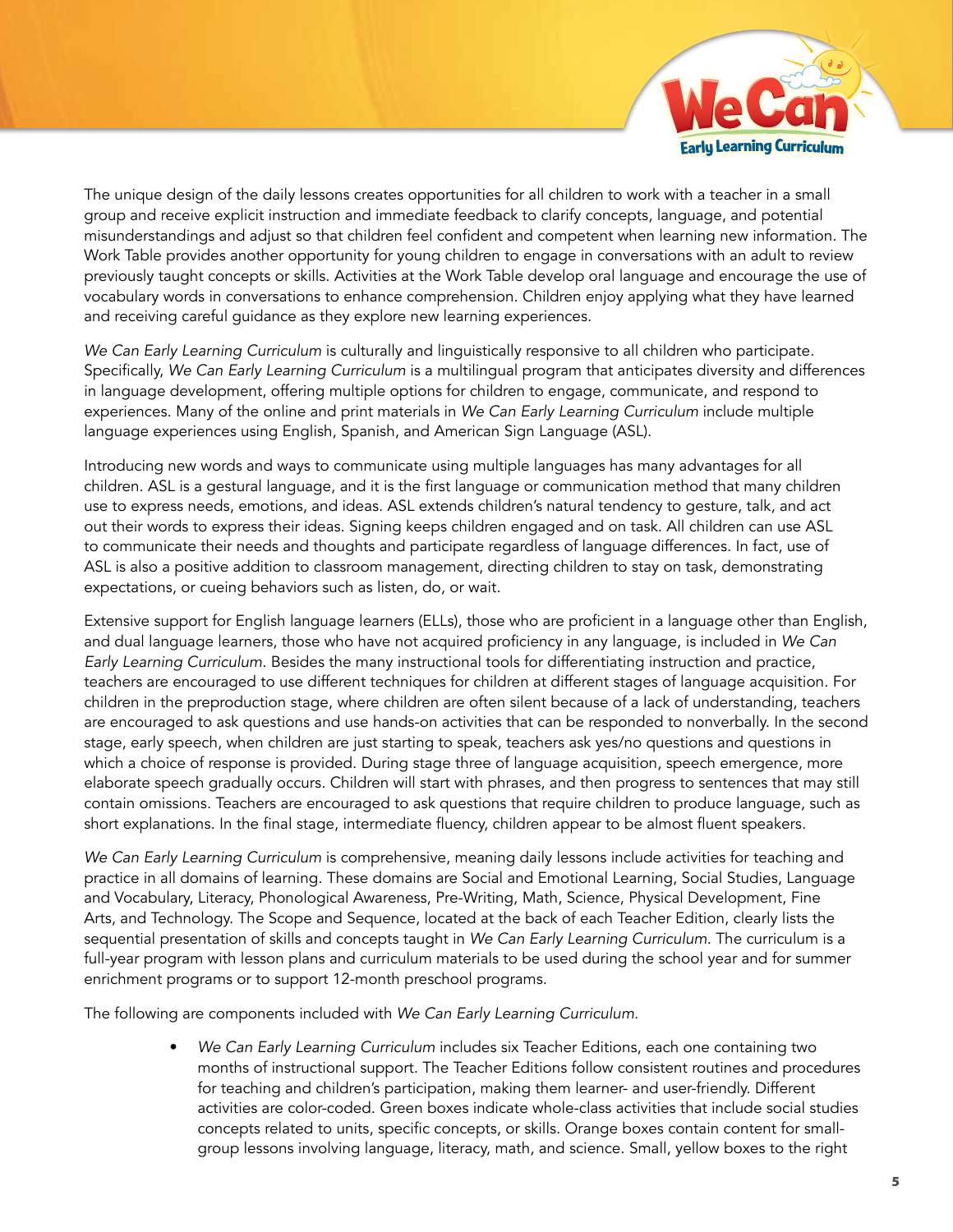

of the orange boxes contain suggestions for differentiating instruction. Everything that a teacher needs is at point of use to enhance instructional effectiveness.

- *We Can Classroom Management System* is a research- and evidence-based classroom management system that allows teachers to manage the environment while children learn to manage themselves within the structure provided by regularly anticipated routines. The system incorporates whole-class and small-group instruction and Learning Centers for positively and proactively creating order in the environment so teachers and students can focus on instruction.
- *I Can Draw Pre-Writing Program* provides explicit instruction for learning to print. The five prewriting strokes and Directed Drawings are used to teach alignment, spacing, and organization as a preface to teaching children to print letters and numbers. Embedded drawing activities connected to the units help children develop skills allowing them to use the pre-writing strokes to print alphabet letters, numerals, and words.
- The Letters, Sounds, and Strokes (LSS) component provides comprehensive language and phonics instruction in English, Spanish, and American Sign Language. Each card focuses on a letter. On the front of the card is an illustration children look at while the teacher reads a short story about the illustration from the back of the card. A real-world example of the illustration is referenced and available in the Picture Card set. Also available for the teacher are collaborative practice and phonemic awareness notes and skill practice. For practice and reinforcement, *The Learning Zoo* technology, described below, extends learning of letters and sounds.
- An extensive literature collection, including 12 Informational Text Big Books in English and Spanish and a classroom literature set that includes 34 read-aloud books, is included in *We Can Early Learning Curriculum*. This literature is included in lesson plans with support for helping teachers conduct close reading activities by engaging children in discussion about the stories and texts.
- Manipulatives, instruction support materials, and a wide variety of picture, letter, and word cards in English, Spanish, and ASL are included to support the lessons in *We Can Early Learning Curriculum*.
- The Extend section of a daily lesson includes art, music, and creative movement activities that encourage exercise, coordination, cooperation, and physical development. These activities can be used during transitions, as extensions, or to wrap up the concepts for the day.
- PEP Talk (Parents and Educators Partner and Talk), a home-school newsletter for every unit of instruction, is available in English and Spanish. Along with other home-school connection suggestions, teachers can communicate with families in many ways.
- *The Learning Zoo* technology includes games and activities for reinforcing and recognizing colors and color words, numerals and number words, shapes, applying skills for sorting, comparing and counting, establishing one-to-one correspondence, phonological awareness, learning letter sounds and names, and emergent writing. Games and activities are available in English and Spanish.
- Assessment and progress monitoring include multiple opportunities to monitor children's progress and to report achievement.
	- o Observational data are recorded while children are playing or participating in activities.
	- o Work samples completed by children demonstrate their progress over time.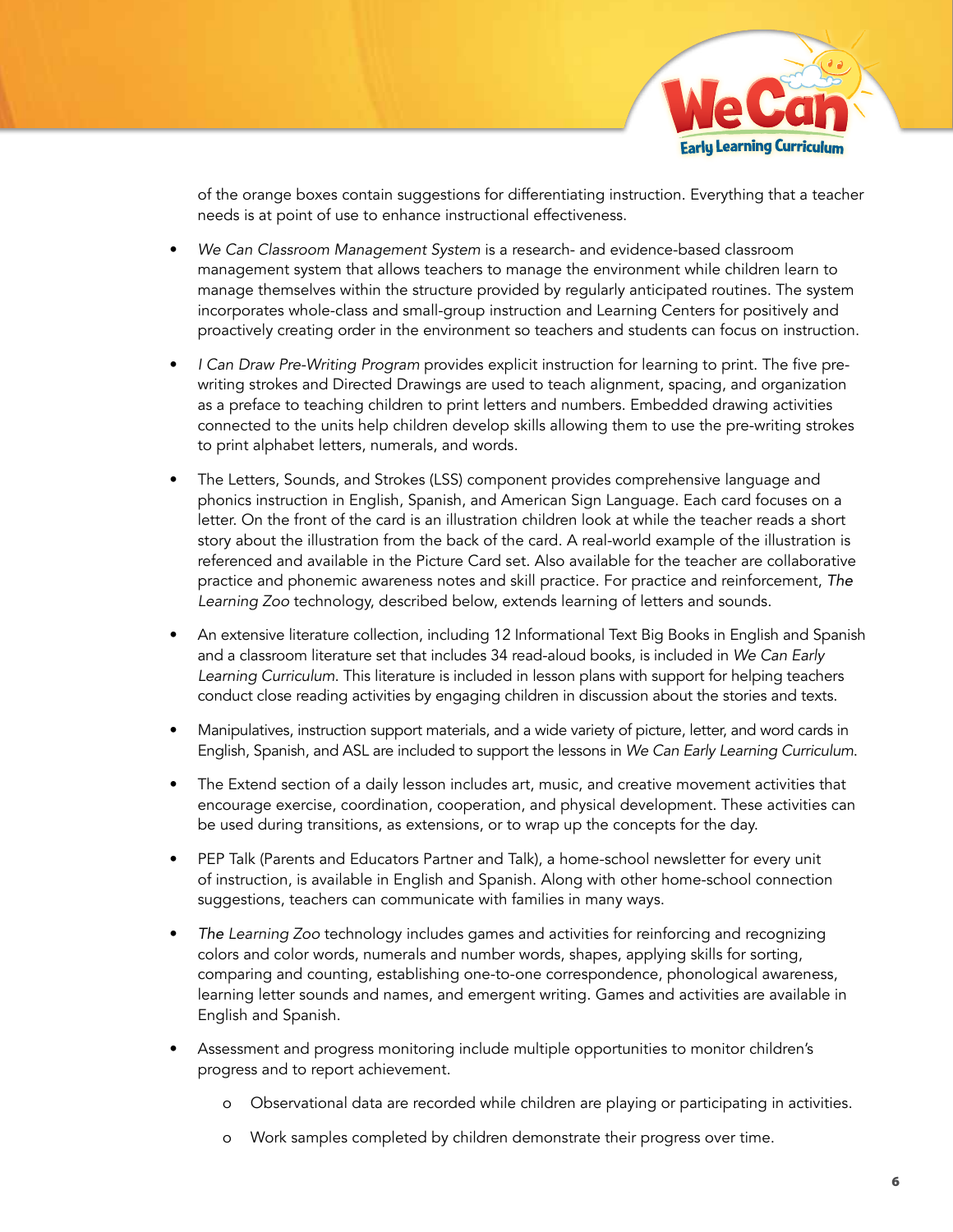

- o Unit Checklists that include the five Daily Key objectives for each unit monitor children's responses to instruction to ensure they understand what is taught and how to use the information. Copies of the Unit Checklists are sent home to report progress to a child's family.
- o *We Can Benchmark* is a comprehensive evaluation tool that provides a snapshot of a child's skill level in multiple domains during their preschool years. This assessment tool provides targets at the beginning, middle, and end of the year to help teachers determine which children are making sufficient progress and which children might need modified instruction to progress sufficiently. This information is also available to share with families during conferences.

*We Can Early Learning Curriculum* is designed to promote positive outcomes and is challenging and engaging for all young children. The units will captivate children and provide teachers with interesting materials they can use to encourage children to become familiar with themselves and their world. *We Can Early Learning Curriculum* meets all the qualifications for an appropriate curriculum for young children and is based on research and evidence.

# Social and Emotional Learning

*The Head Start Child Development and Early Learning Framework: Promoting Positive Outcomes in Early Childhood Programs Serving Children 3–5 Years Old* (USDHHS, 2010) defines social and emotional development as the "skills necessary to foster secure attachments with adults, maintain healthy relationships, regulate one's behavior and emotions, and develop a healthy concept of personal identity" (p. 9). As noted earlier, socialemotional development has been found to be a significant predictor of achievement in first grade and beyond (Downer & Pianta, 2006). Or put another way, during preschool, "a child's abilities to understand self and others; regulate emotion, attention, and behavior; make good decisions; and engage in a range of prosocial behaviors all work together to grease the cogs of a successful school experience" (Denham & Brown, 2010, p. 653). Denham and Brown further explain the relationship between social-emotional learning and greater academic success. Children who have more social-emotional learning competencies tend to participate more, which leads to being more accepted by other children and teachers, which leads to getting more instruction and positive feedback from teachers, leading to a more positive attitude about school and, ultimately, better success in school in general. The benefit of good social and emotional development can be demonstrated by also looking at the negative. "Children with emotional or behavioral challenges are likely to receive less adult support for development and learning and to be more isolated from peers" (USDHHS, 2010, p. 9). The domain elements for social and emotional development include: social relationships; self-concept and self-efficacy, self-regulation, and emotional and behavioral health.

*We Can Early Learning Curriculum* provides teachers the tools to build a climate that fosters social and emotional learning throughout the day and throughout the year. As one of these tools, the *We Can Classroom Management System* helps teachers establish consistent routines and procedures that help children develop self-regulation skills as they learn to cooperate and collaborate with their peers. Children learn to make decisions and assume responsibilities in the classroom community. The Rotation Chart and Job Chart within the *We Can Classroom Management System* are proactive tools for teaching self-regulation, organizational planning, choicemaking, responsibility, and accountability. Social and emotional learning skills are also taught explicitly during daily lessons. Examples of the goals of the explicitly taught skills include:

- Communicates about needs, thoughts, and feelings using role-play or gestures.
- Engages in activities, meeting new people and making new friends.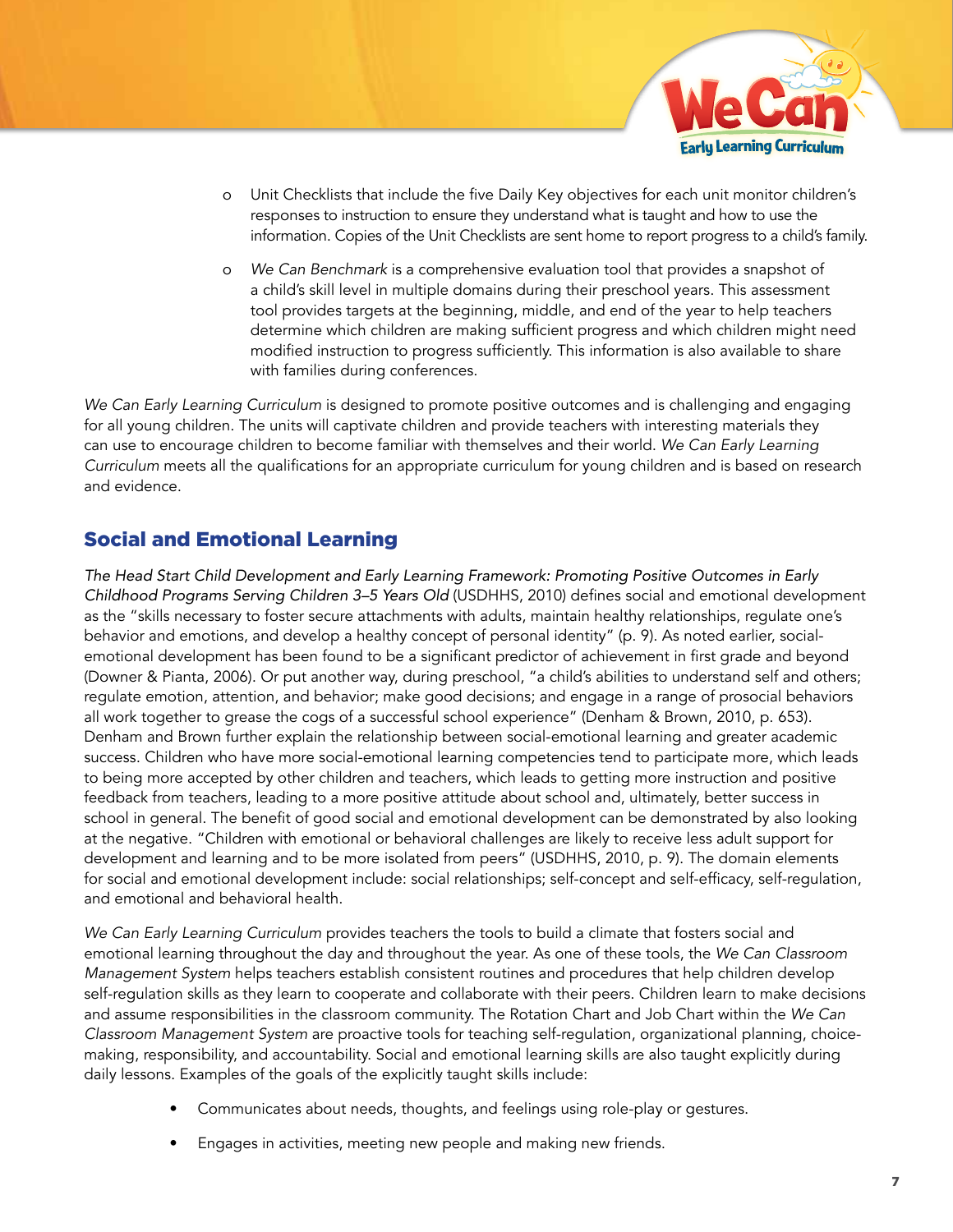

- Cooperates with others by taking turns.
- Begins to understand the connection of feelings and behaviors.
- Demonstrates feelings of competence and independence by making I CAN statements, e.g., "I can jump" or "I like to paint."
- Demonstrates persistence and maintains self-control when trying to solve simple problems.

The social and emotional learning skills that are explicitly taught and facilitated by the *We Can Classroom Management System* provide a classroom environment that truly encourages and supports children's social and emotional learning.

#### Language and Literacy Development: Oral Language, Vocabulary, Phonological Awareness, Phonics, and Alphabet Knowledge

Within this area of development are listening and speaking, or oral language; vocabulary development; phonological awareness; phonics; and alphabet knowledge (Piasta & Wagner, 2010; Wright & Neuman, 2009). Vocabulary and other aspects of oral language are important predictors of children's reading comprehension. According to Hart and Risley (2003), the relative size of the preschool vocabulary across income groups can persist into middle school and beyond. Children with a small vocabulary during preschool tend to maintain a relatively small vocabulary into middle school. Early childhood programs, therefore, need to incorporate vocabulary and oral language development into the daily routine using extended discourse, reading stories, talking about stories, and conversation between children and between children and adults on a given topic sustained over many exchanges (Hougen & Smartt, 2012). Research suggests providing modeling, instruction, and multiple practice opportunities will develop attentive listening skills and solidify vocabulary enrichment (Foorman, Anthony, Seals, & Mouzaki, 2002; Hougen & Smartt, 2012; Kuhl, 2004).

When children become aware that words are constructed of smaller units of sound and that these units can be manipulated and changed, they are developing phonological awareness (Moats, 2000; Schickedanz & Collins, 2013). According to Foorman, et al. (2002), there is a developmental pattern to the way children develop phonological awareness. Mainly in the preschool years, children can identify similar and dissimilar sounding words first. Next, children are able to blend phonemes and finally to remove a sound from a word, known as phoneme deletion. Others agree this is the flow of phonological awareness but indicate this is not a linear process. Skills develop in an overlapping fashion and children benefit from overlapping instruction as well (Anthony, Lonigan, Driscoll, Phillips, & Burgess, 2003; Lonigan, 2006; Schickedanz & Collins, 2013). Looking at phonological awareness acquisition another way, detecting syllable segments comes first, then onset and rime segments, and finally phoneme recognition comes last (Schickedanz & Collins, 2013). It is suggested that preschool teachers should provide intentional instruction in phonological awareness by "reading books to children that focus on rhyming and alliteration, singing songs, chanting nursery rhymes, and using musical instruments to clap out words and syllables" (Wright & Neuman, 2009, p. 6).

One of the areas of literacy and language development that has been a bit controversial is alphabet knowledge or the alphabetic principle. We have evolved from a time where preschool children were not expected to learn any letter names or sounds to, more recently, the realization that not only are preschool-age children capable of learning letter names and sounds, but that research now shows it is advantageous for them to do so (e.g., Piasta, Petscher, & Justice, 2012; Piasta & Wagner, 2010; Schickedanz & Collins, 2013; Wright & Neuman, 2009). In fact, Piasta et al. (2012) go as far as to suggest that children who have learned what they determined to be the optimal number of letters—specifically 18 uppercase letters and 15 lowercase letters—by the end of preschool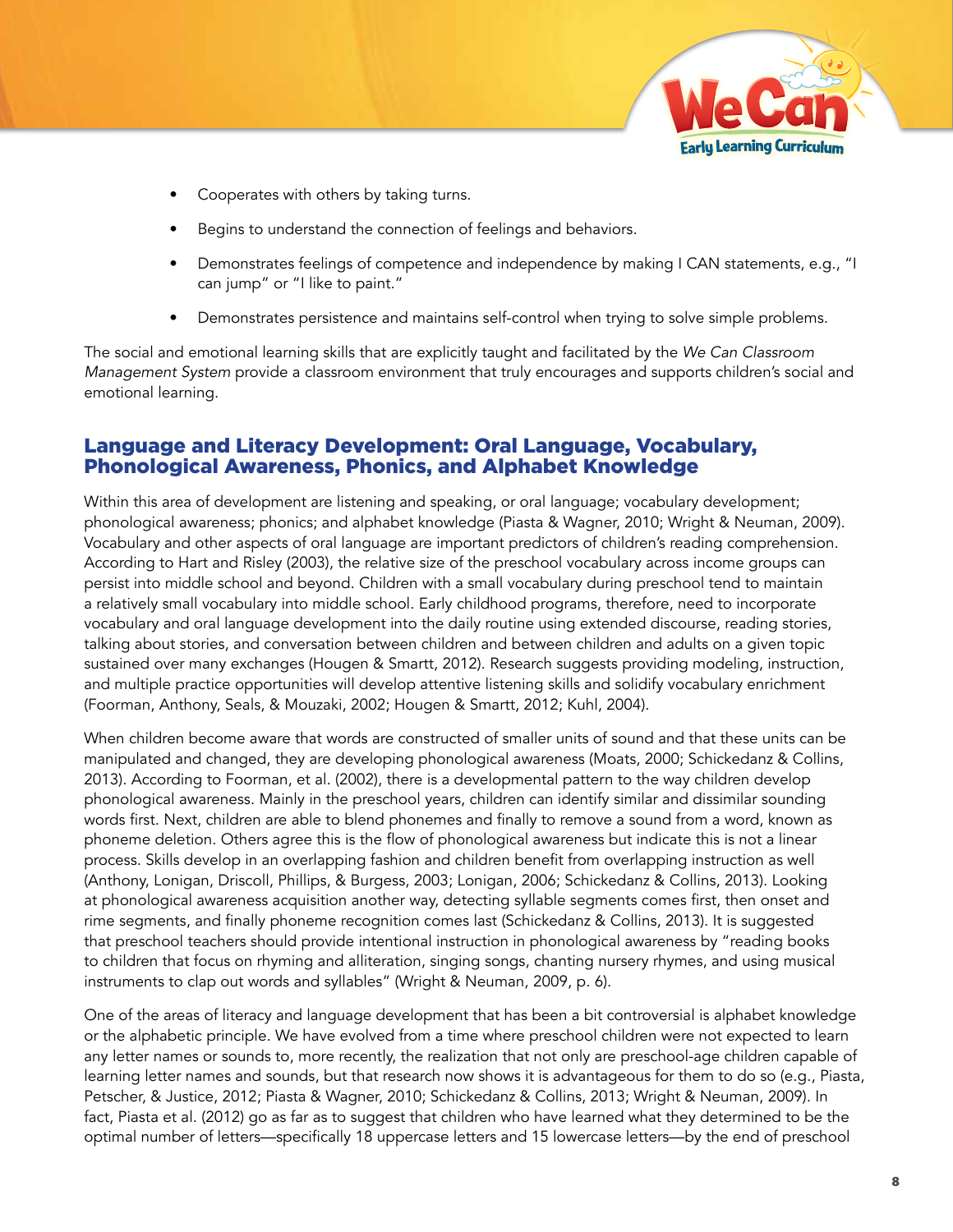

will have success in literacy tasks in kindergarten and beyond. Guidelines to learn some number of letters have not been accepted by all states as the goal; however, more states are adopting some sort of guideline for the number of letter names learned by the end of preschool. Research has not determined the order in which preschool children should learn letters or the number of letters that should be learned at a time, but what seems clear is that learning the first letter of a child's own name is a place to start (Schickedanz & Collins, 2013).

*We Can Early Learning Curriculum* provides opportunities for oral language development while at the same time expanding children's vocabulary. Children talk, share ideas, and name and describe objects. They learn to identify sounds, rhymes, rhythms, and chants. Children clap and count word parts and sing. They listen for the melody and expression in spoken language. Additionally, children listen to stories, focus on print, repeat words, and participate in collaborative conversations that reinforce word knowledge. They use words to name, describe, and compare objects and actions in a language- and print-rich environment. Each unit includes both fiction and nonfiction books that support the unit concepts and enhance understanding of related thematic vocabulary.

*We Can Early Learning Curriculum* provides explicit instruction and guided practice that develops phonological sensitivity for hearing and using sounds in language and literacy. Using the LSS component, teachers help children develop phonemic awareness, phonics, and alphabet knowledge with systematic instruction. The LSS letter cards provide instruction for teaching pre-reading skills that include isolating and blending sounds, segmenting words into parts, combining parts to say the words, and associating sounds with letters represented in print. Through classroom activities, children hear, see, say, and do as they move to rhythms and songs. In a learning center, children play games on the computer where alphabet characters introduced in LSS come alive to reinforce letter names and sounds.

# Print Awareness and Emergent Writing

Print awareness—also referred to as print knowledge—is a strong foundational skill for children's early literacy development that helps children begin to understand that spoken language can be represented in print (Eunice Kennedy Shriver National Institute of Child Health and Human Development, 2010; Schickedanz & Collins, 2013; Whitehurst & Lonigan, 1998). Print awareness involves understanding that books and other print materials are constructed based on a set of conventions that make them accessible and that can be understood by young children even before they are able to read. These print conventions for English specify that print is read from left to right and from the top of the page to the bottom, with text progressing from the front of the book across pages to the back of the book. Additionally, there are differences between text and illustrations and differences between covers and pages of a book. There are spaces between words and periods at the end of sentences. Also print conventions include rules about the use of uppercase and lowercase letters, as well as the use of punctuation marks (Schickedanz & Collins, 2013; Whitehurst & Lonigan, 1998).

The emergent phase of writing starts at about 1 year of age and continues into the first grade (Schickedanz & Collins, 2013). According to Schickedanz and Collins, there are three sub-phases in the emergent period of writing:

- 1. Pre-representational—Infants and toddlers explore mark making and the tools used to make those marks, without intending to convey a message or meaning.
- 2. Intentional representation with multiple symbol systems—Younger preschool children make marks that convey meaning. Children use scribble or mock words to help represent meaning but are still dependent on describing meaning orally. Drawings and paintings have more details and children have more to say when adults ask them about their writing and drawing.
- 3. Intentional representation with more balanced symbol system—Older preschool children and kindergarteners create drawings that convey even more meaning. Marks intended to be writing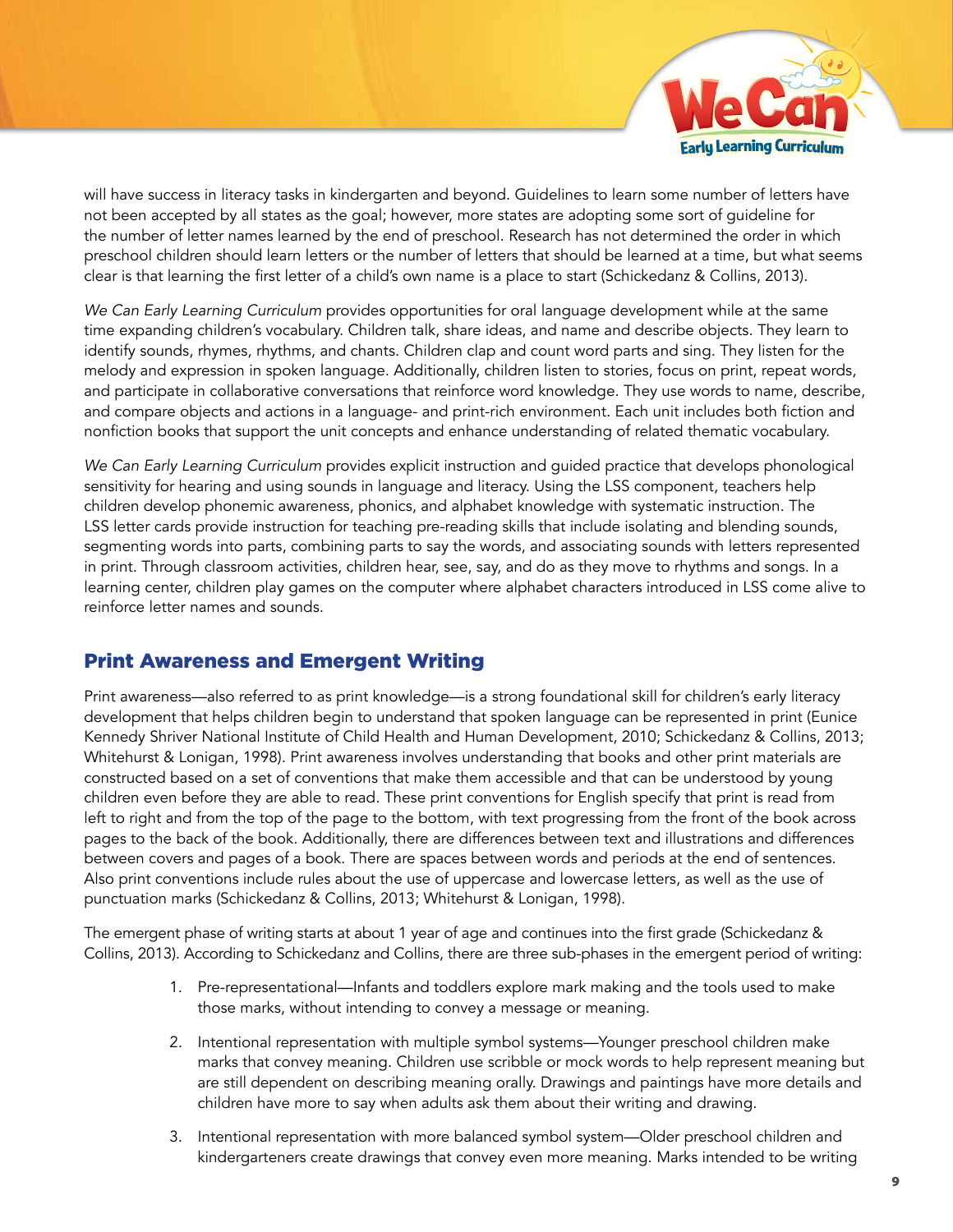

contain letter-like forms and the words may be readable even though they are creatively spelled. Explaining the meaning of the drawings and writing requires the use of oral language, since it is still not possible to convey all the meaning with only written words and drawings at this point.

Baghban (2007) also indicates three phases of emergent writing: scribbles, labels, and stories. Baghban indicates that "drawing provides people and objects that need labels, motivating children to learn the vocabulary with which to write; it also serves as a prompt for story writing when the writer is blocked or lacks sufficient writing skills" (p. 21). Baghban concluded "the partnership in the development of drawing and writing is clear" (p. 21).

Puranik and Lonigan (2011) determined that writing develops sequentially, meaning it would not be worth the time and effort to teach a child the letters of the alphabet when that child is still in the scribbling phase. Puranik and Lonigan suggest that interest in writing can be facilitated by providing opportunities to use writing skills and by providing the necessary writing tools. Scaffolded support—such as prompts, cues, modeling, and feedback is beneficial, as is encouraging scribbling and pretend writing during play time.

*We Can Early Learning Curriculum* provides numerous tools and experiences that expose children to print and encourage interest in emergent reading and writing. The Read Aloud Routine, one of the important instructional routines, provides 10 steps that should be followed when text is read, whether it is a story, passage, or poem, to help children organize and store information they learn as well as point out the print conventions. The Read Aloud Routine provides teachers with an orderly way of approaching text, reading to a stopping point and thinking about the meaning and engaging in collaborative conversation. With multiple literature and informational texts in each unit, children will hear and see print conventions often with the use of the Read Aloud Routine. The *I Can Draw Pre-Writing Program*, included with the *We Can Early Learning Curriculum*, reinforces the development of top-to-bottom alignment and left-to-right orientation, as well as positional words, top, bottom, left, and right.

The *I Can Draw Pre-Writing Program* also provides teachers with explicit instruction for learning to print by learning to create shapes, draw objects, and print using pre-writing strokes. The pre-writing strokes are introduced in whole-class activities, practiced in small-group settings at the Teaching or Work Tables with teacher support, and reinforced through activities using finger paint, shaving cream, or wipe-off boards and markers, for instance. During Directed Drawings, teachers model how to combine pre-writing strokes to complete a whole picture. Children realize that the whole is equal to the sum of its parts and can see how to break down a complex figure to reproduce it. Directed Drawings help children develop coordination, correct grip and pressure with writing tools, correct orientation and alignment, and integration of lines to create shapes. The *I Can Draw Big Books* use the basic pre-writing strokes to complete drawings that relate to the thematic units. The experiences integrate vocabulary and big ideas from the units in learner-friendly formats that are highly interactive and creative.

### Mathematics, Science, and Social Studies

Mathematics skill is also a strong predictor of children's future academic success (Duncan, et al., 2007, Ginsburg, Lee, & Boyd, 2008). Children demonstrate an intuitive understanding about mathematics and spontaneous math play on their own (Bowman, Donovan, & Burns, 2001; Wright & Neuman, 2009). Children enter formal schooling with varying degrees of informal mathematics understanding, which can then be consolidated and reinforced into more formal understanding with opportunities to use and extend mathematical concepts and skills (Bowman, et al., 2001). This informal mathematics, or everyday mathematics (Ginsburg, et al., 2008), includes informal ideas about more and less, taking away, shapes, size, location, patterns, and positions, learned in an everyday environment without direct instruction.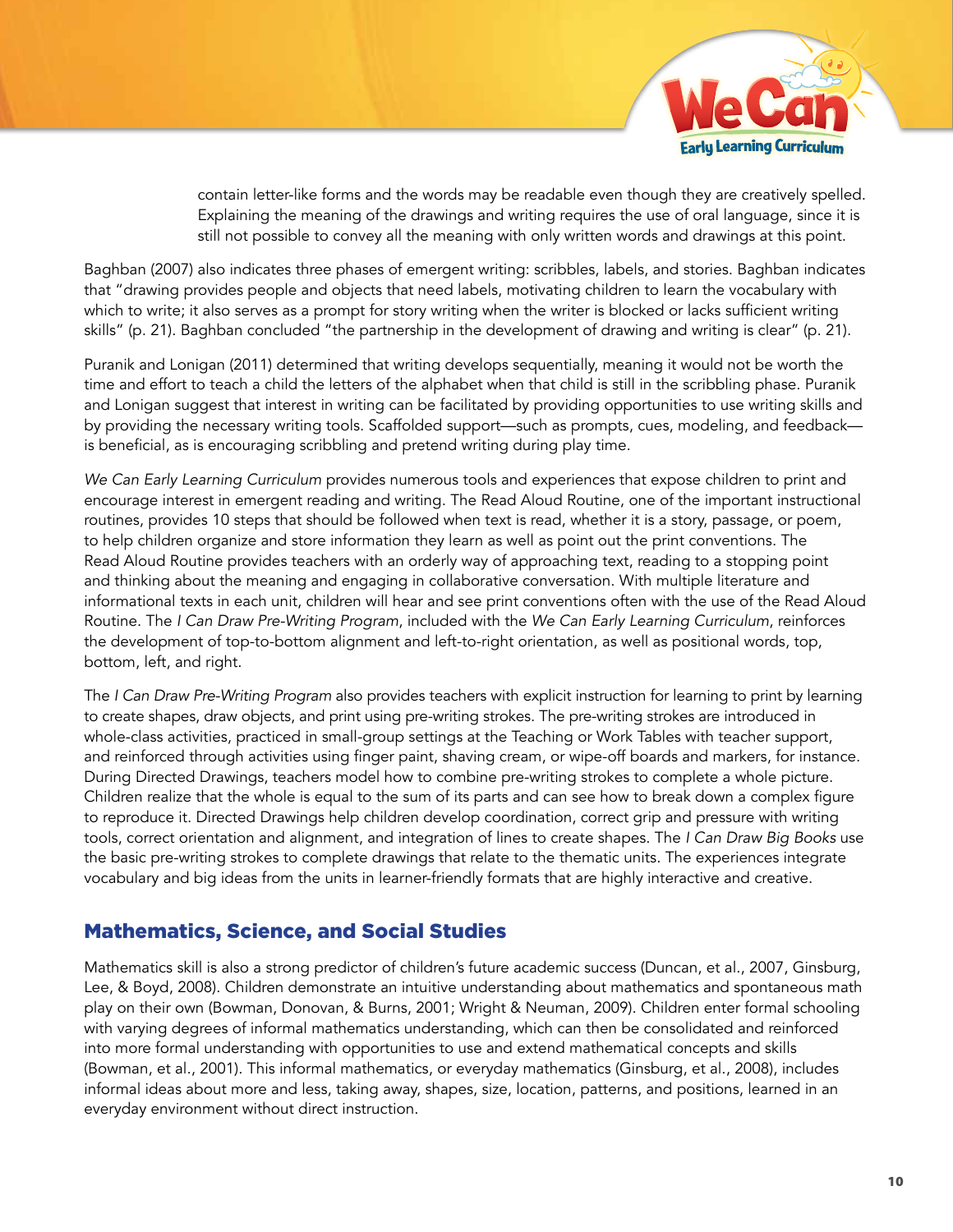

In the past, mathematics instruction in preschool, if it has been part of the preschool curriculum at all, has been narrow and limited (Ginsburg, et al., 2008; Wright & Neuman, 2009). Presently, this is not the general consensus for many reasons and, as a result, the suggested areas where preschool children should advance in mathematics prior to reaching kindergarten include: numbers and operations, patterns and algebraic thinking, geometry and spatial sense, measurement, and data analysis and collection through displaying and analyzing data (NAEYC and National Council of Teachers of Mathematics [NCTM], 2002; NCTM, 2007; Wright & Neuman, 2009). In addition to these areas, children are capable of engaging in mathematics reasoning and problem-solving as well as discussing their work, which requires a healthy mathematics vocabulary (Wright & Neuman, 2009). Participating in interesting and appropriately challenging mathematical activities allows children to develop a deep understanding of mathematics concepts and to use problem-solving skills to stretch their mathematical thinking. Wright and Neuman provide the example where a child uses the word big to mean an object is long, tall, or heavy. Generalized use of the term big may be due to an inadequate vocabulary, requiring explicit instruction and practice with appropriate activities. Young children are capable of learning appropriate mathematical vocabulary when teachers intentionally teach, explaining the correct terms, and offer regular opportunities to learn and practice as part of the curriculum.

The practices of scientific inquiry as well as foundational knowledge in science should be part of the preschool curriculum as a key content area (Wright & Neuman, 2009). Science comes naturally to children because they have a natural curiosity about their world and have already formed a set of ideas about how they think things work in the world when starting preschool. According to Michaels, Shouse, and Schweingruber (2008), young children begin school with rich knowledge of the natural world; the ability to reason; an understanding of the principles of cause and effect; foundations for modeling; the ability to consider ideas and beliefs; and an eagerness to participate in learning.

Wright and Neuman (2009) suggest it is "essential that children are introduced to scientific reasoning and concept knowledge in the preK years, thus developing the foundations for science literacy and for future academic success" (p. 20). The suggested areas for scientific accomplishments, made by Michaels, et al. and Wright and Neuman, for preschool children include the areas of physical science (e.g., exploring things that move and change, understanding changes in materials, and cause and effect relationships), life science (e.g., learning about the animal world, body parts, the difference between living and nonliving things), earth science (e.g., recognizing the seasons of the year, different types of weather, showing respect for the environment), and scientific inquiry (e.g., use senses to make observations, use tools to gather information, make predictions based on previous experience and background knowledge).

Social studies originally emerged as a way of educating good citizens through the use of techniques from social science, including "raising questions and gathering, analyzing, discussing, and displaying data" (Mindes, 2005, p. 1). The big ideas for preschool through primary years are related to self, family, and community. So, social studies in preschool can "support children as they solve classroom and school issues as well as investigate neighborhood and community problems with the goal of enhancing understanding and civic awareness and pride" (Mindes, 2005, p. 3). The focus includes decisions about honesty, fairness, courtesy, and respect for others in the classroom and beyond.

In *We Can Early Learning Curriculum*, instruction and guided practice in developing number sense and other essential math concepts, science concepts, and social studies concepts take place in whole-class and smallgroup activities as well as being reinforced during productive play in Learning Centers. Mathematics, science, and social studies instruction and activities are part of the daily lessons in *We Can Early Learning Curriculum*. The Weekly Planner identifies goals that are part of the instruction, making it easier for the teacher to get a general sense of what will be accomplished during that week.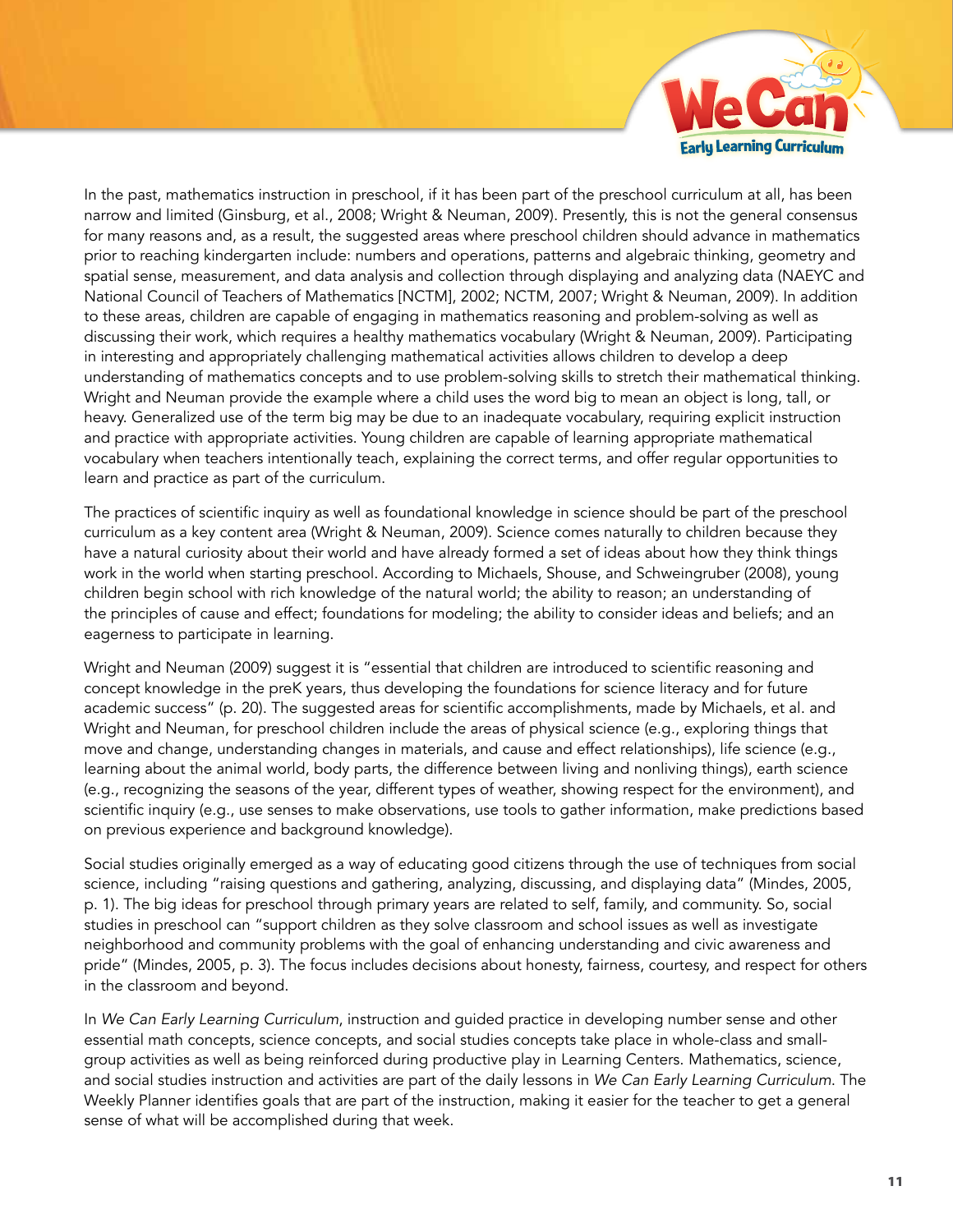

#### Mathematics instruction addresses the following areas:

- Pre-number concepts—This includes sorting, classifying, ordering, and completing patterns. Instruction focuses on comparing objects and classifying them by different attributes to help children learn to classify and sort objects into sets, which can then be counted and compared for more, less, same, and equal.
- Number concepts—This area includes developing a sense of one-to-one correspondence as children learn to count objects using the additive principle of increasing the number of objects. Children learn that the last number in a set tells the quantity of objects in the set, and the number of objects in a set does not change with the rearrangement of the objects.
- Geometry concepts—This area includes knowing that solids and shapes have properties and that shapes can be observed and described in relation to one another. Children learn that plane shapes can have sides and corners and that shapes can be sorted by their properties.
- Measurement concepts—Children learn to compare objects and then to order objects by length, weight, and capacity. As children progress in this area, they learn to measure length, weight, and capacity using nonstandard units.
- Data concepts—Children learn graphing as a way to organize and show information. Children sort and classify real objects to form graphs and progress to reading and interpreting picture and bar graphs.

#### Science instruction includes the following domains:

- Scientific inquiry—Teachers help children understand how to use their senses and other tools (e.g., scales for weighing) to observe and draw conclusions about their world. Children learn to collect information and organize that information. Children learn to make predictions based on previous experience and to explain those predictions.
- Vocabulary and conceptual knowledge are enhanced and expanded through instruction in the following domains:
	- o Physical science—Along with other areas, children learn about colors, different objects and their properties, textures, and what makes objects the same and different. Children also learn to use their senses and other tools (e.g., magnifying glass) to gather information about their world. Children experiment with different objects to see how they move and change under different conditions.
	- o Life science—Children are exposed to many life science topics including plants, insects, food groups, healthy food choices, energy, matter, and animals, to name a few. Children explore the life cycles of animals, plants, insects, and people. Children compare the similarities and differences between different groups.
	- o Earth science—Teachers lead discussions about the weather, the changes in weather, and what those changes may mean in terms of what clothing to wear. Children learn about the seasonal changes and understand how that affects what people do and the choices they make. Children learn about protecting the environment.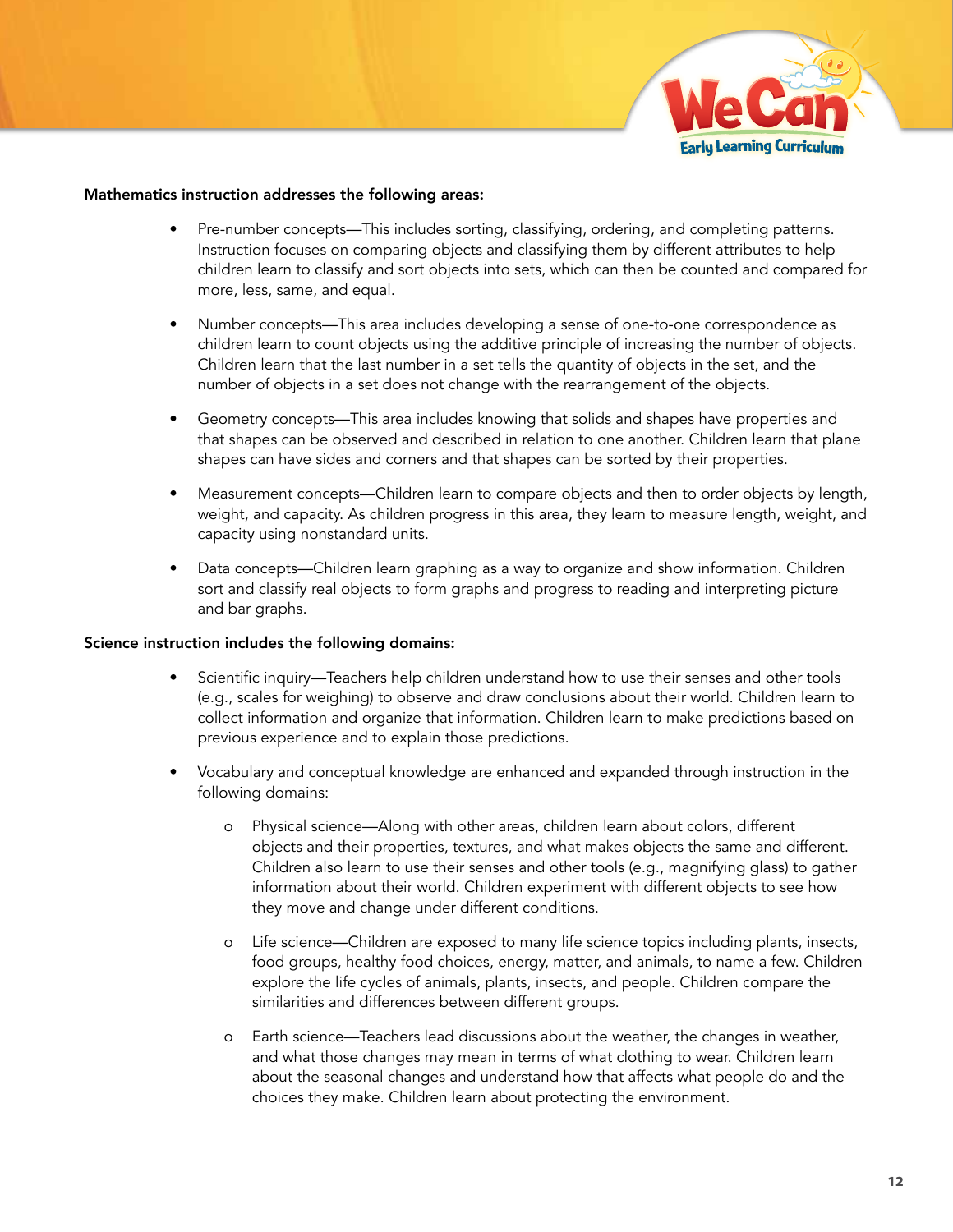

#### Social studies instruction includes the following domains:

- Self—Children learn school rules and routines, to understand that routines can be similar in different environments such as home or school, how a child's actions have certain consequences, and how to handle conflicts.
- Families and community—Children learn about characteristics that make people similar; how to be a friend and cooperating with others; what makes families similar and unique; the basic needs all people have, such as needing food and water, and how that is similar and different from animals' needs; and about different cultures and the different ways families celebrate holidays.
- Citizenship—Children learn about assuming responsibility and being a helper, roles and responsibilities of community helpers, voting and that voting is one way to make a group decision, how money is used and that money can be represented by different formats.
- Environment—Children learn about the seasonal changes and weather and how that affects people's habits; the basic needs of people, animals, and plants; maps and globes and their purposes; and about ways to protect the environment by conserving and recycling.

*We Can Early Learning Curriculum* carefully integrates mathematics, science, and social studies topics into the daily lessons so they are interwoven and support each other, where appropriate, through the thematic units. Children are given the opportunities to explore their world through carefully selected and integrated activities, allowing for experimentation and discovery to take place.

### Summary

The research discussed in this research foundation guided the revision and enhancement of *We Can Early Learning Curriculum*. Since the creation of the original *We Can! Early Childhood Curriculum*, standards have changed to include more rigor and information that children need to know prior to entering kindergarten. Revising the original curriculum enabled the incorporation of recent research, best practices for improving instructional effectiveness, additional skills and activities to meet new and revised standards, and aligning with the expectations for kindergarten children in the CCSS.

*We Can Early Learning Curriculum* responds to and embodies current research on what preschool children need in terms of a curriculum to be ready to learn at the beginning of kindergarten. The importance of children being ready to learn in kindergarten is not a new idea. It is now recognized that children need to be ready, not only with social and emotional abilities but cognitive skills as well, at the beginning of kindergarten to make the most of their first formal schooling experience. *We Can Early Learning Curriculum* responds to the recognized importance of building children's foundational skills prior to kindergarten.

*We Can Early Learning Curriculum* provides a systematic and purposeful blend of these skills, recognizing that children arrive at preschool with different levels of abilities for which accommodations need to be made. The goal of *We Can Early Learning Curriculum* is to develop competent and confident learners who make responsible choices for self-regulation, desire to learn more and communicate their ideas, transform informal understanding of their world into more formal mathematics and science concepts, and demonstrate developmental readiness for actively participating in learning experiences.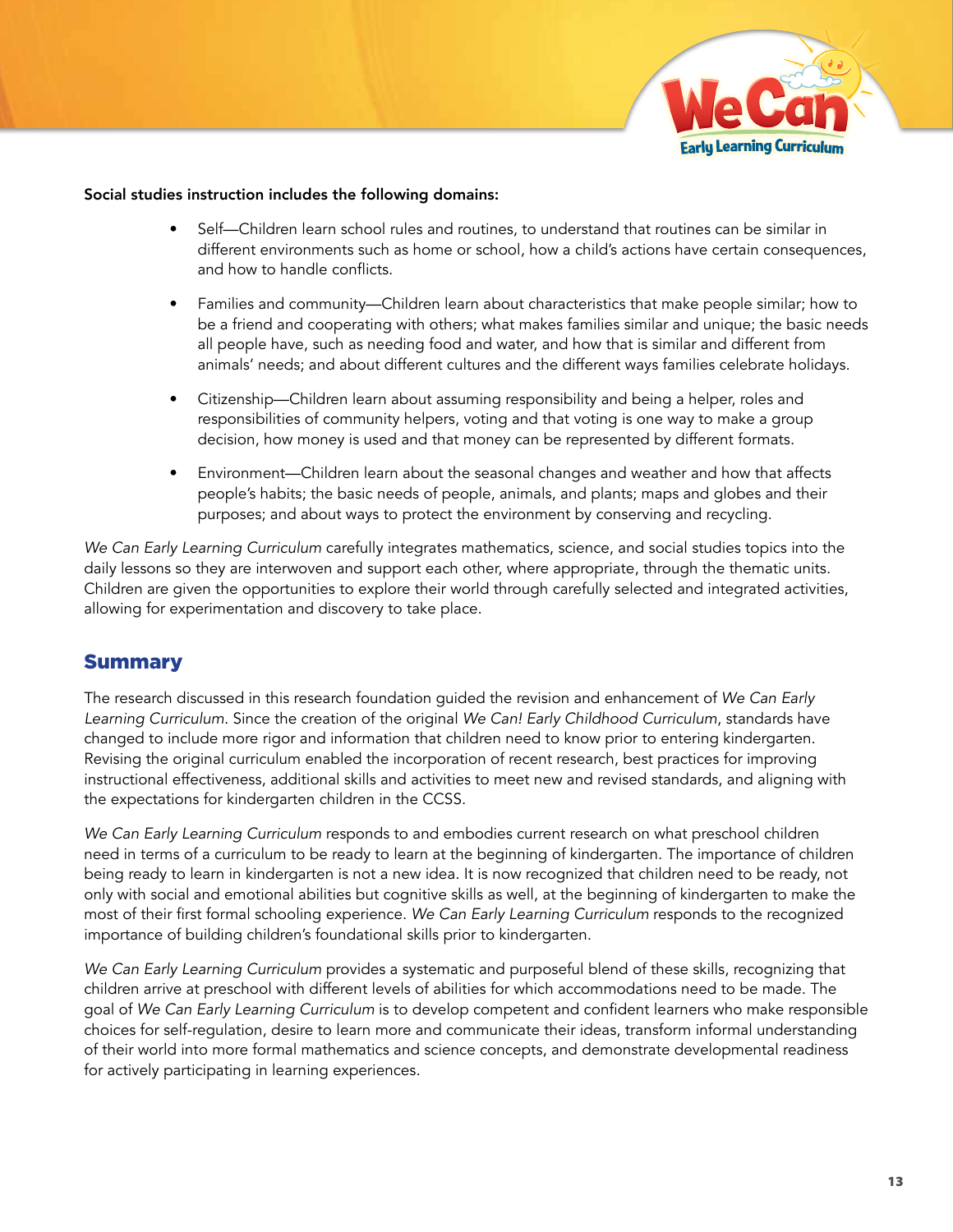

### References

- Anthony, J. L., Lonigan, C. J., Driscoll, K., Phillips, B. M., & Burgess, S. R. (2003). Phonological sensitivity: A quasi-parallel progression of word structure units and cognitive operations. *Reading Research Quarterly*, *38*, 470–487.
- Baghban, M. (2007). Scribbles, labels, and stories: The role of drawing in the development of writing. *Young Children*, *62*(1), 20–26.
- Bowman, B., Donovan, M., & Burns, M. (Eds.). (2001). *Eager to learn: Educating our preschoolers*. Washington, DC: National Academy Press.
- Daily, S., Burkhauser, M., & Halle, T. (2010). A review of school readiness practices in the states: Early learning guidelines and assessments. *Child Trends: Early Childhood Highlights*, *1*(3), 1–12.
- Denham, S. A., & Brown, C. (2010). "Plays nice with others": Social-emotional learning and academic success. *Early Education & Development*, *21*(5), 652–680.
- Diamond, K. E., Justice, L. M., Siegler, R. S., & Snyder, P. A. (2013). *Synthesis of IES research on early intervention and early childhood education* (NCSER 2013-3001). Washington, DC: National Center for Special Education Research, Institute of Education Sciences, U.S. Department of Education.
- Downer, J. T., & Pianta, R. C. (2006). Academic and cognitive functioning in first grade: Associations with earlier home and child care predictors and with concurrent home and classroom experiences. *School Psychology Review*, *35*(1), 11–30.
- Duncan, G. J., Claessens, A., Huston, A. C., Pagani, L. S., Engel, M., Sexton, H., … Japel, C. (2007). School readiness and later achievement. *Developmental Psychology, 43*(6), 1428–1446.
- Early, D. M., Maxwell, K. L., Burchinal, M., Alva, S., Bender, R. H., Bryant, D., … Zill, N. (2007). Teachers' education, classroom quality, and young children's academic skills: Results from seven studies of preschool programs. *Child Development, 78*(2), 558–580.
- Eunice Kennedy Shriver National Institute of Child Health and Human Development, NIH, DHHS. (2010). *Developing early literacy: Report of the national early literacy panel* (NA). Washington, DC: U.S. Government Printing Office.
- Foorman, B. R., Anthony, J., Seals, L., & Mouzaki, A. (2002). Language development and emergent literacy in preschool. *Seminars in Pediatric Neurology, 9*(3), 173–184.
- Frede, E., & Ackerman, D. J. (2007). *Preschool curriculum decision-making: Dimensions to consider.* New Brunswick, NJ: National Institute for Early Education Research.
- Ginsburg, H. P., Lee, J. S., & Boyd, J. S. (2008). Mathematics education for young children: What it is and how to promote it. *Social Policy Report, 22*(1), 3–23.
- Hart, B., & Risley, T. R. (2003). The early catastrophe: The 30 million word gap by age 3. *American Educator, 27*, 4–9.
- Hougen, M. C., & Smartt, S. M. (Eds.). (2012). *Fundamentals of literacy instruction and assessment Pre-K–6*. Baltimore, MD: Brookes.
- Kuhl, P. K. (2004). Early language acquisition: Cracking the speech code. *Nature Reviews Neuroscience, 5*(11), 831–843.
- Lonigan, C. J. (2006). Development, assessment, and promotion of preliteracy skills. *Early Education and Development, 17*(1), 91–114.
- Michaels, S., Shouse, A.W., & Schweingruber, H.A. (2008). *Ready, set, science! Putting research to work in K–8 science classrooms*. Board on Science Education, Center for Education, Division of Behavioral and Social Sciences and Education. Washington, DC: The National Academies Press.
- Mindes, G. (2005). Social studies in today's early childhood curricula. *Young Children, 60*(5), 12–18.